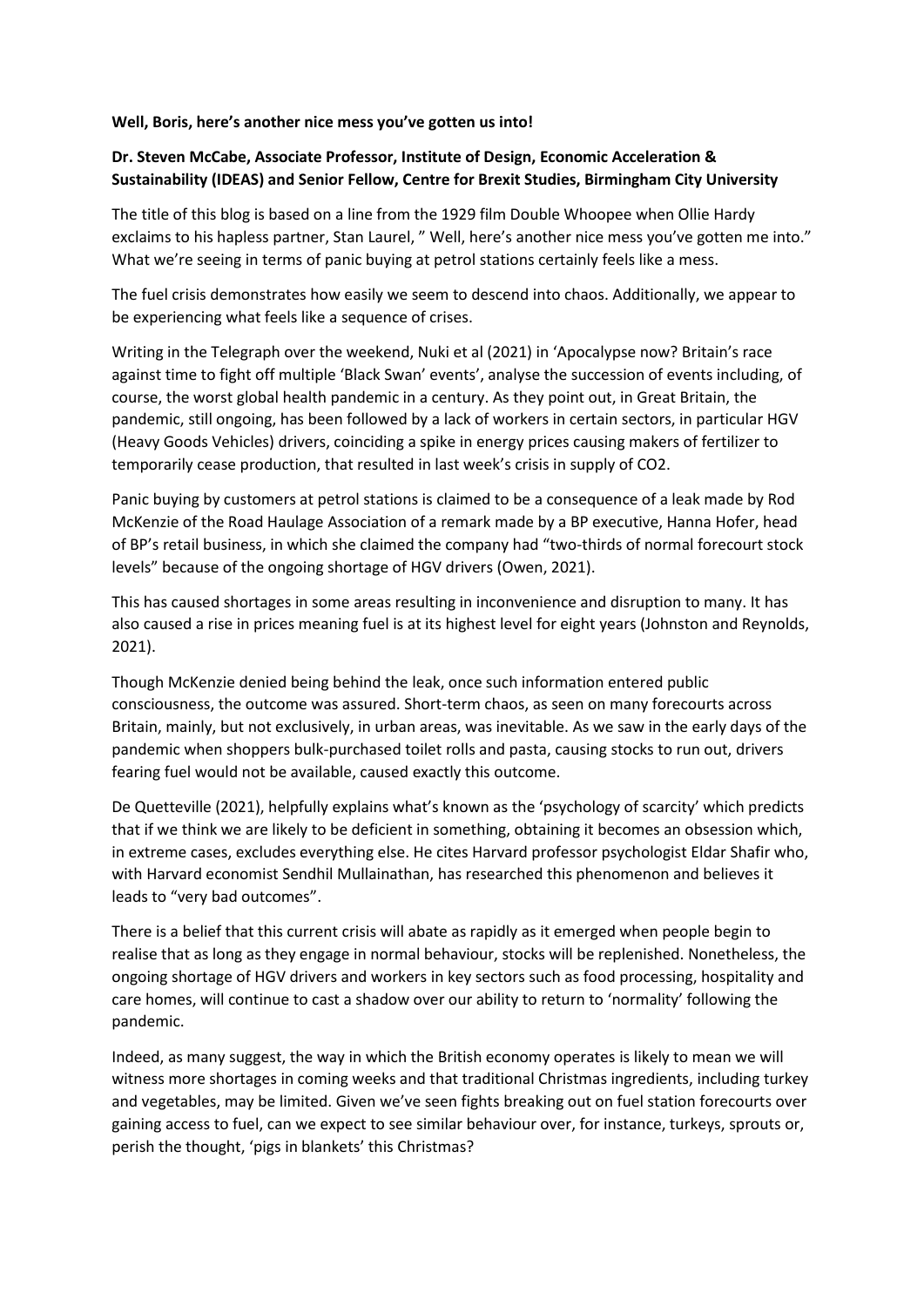De Quetteville (ibid), raises the very legitimate question of how "in control" the government is in the current crisis and, more importantly, what it can do to ensure confidence in its competence. Citing Swiss economist, Bruno Frey, De Quetteville claims contentment is strongly linked to the effectiveness and stability of government; "The [well-being] effects flowing directly from the quality of institutions are often much larger than those which flow through productivity and economic growth."

As many commentators point out, one of the greatest economic 'shocks' this country has undergone is the impact of having left the European Union (EU) as a result of the outcome of the referendum well over five years ago in June 2016. The result of this 'non-binding' referendum was that on a turnout of 72.2% of an electorate of 46,501,241 51.9% voted (17,410,742) to 'Leave the European Union' as opposed to 48.1% (16,141,241) who wished to remain.

As has been pointed out ad nauseam since the referendum, those who voted to remain were assumed to be happy for the status quo to continue. In the short-term at least, nothing significant would have altered in terms of our relationship with the EU.

However, and with direct relevance to the situation currently pertaining in Great Britain and not, notably in Northern Ireland which, it should be remembered voted by a majority, 55.8% to remain, those who voted to leave will have been assumed to have a range of views about what this would actually mean?

Though it was made clear by the PM David Cameron who announced the referendum that whatever the outcome the result would be binding, there was never any explicit clarity as to what arrangements would eventually be implemented.

Having campaigned to remain and lost, David Cameron resigned immediately to be replaced by Theresa May initially having claimed a bad Brexit would be better than no deal. To her credit, she then dedicated immense personal effort in attempting to negotiate a departure from the EU as benign on the UK's economy as possible.

History may eventually judge May's deal to have been a lost opportunity. Intransigence by her own MPs combined with opposition by Labour and the Lib Dems against her deal resulted in, after a general election in early June 2017 when the Conservative Party lost its majority, her having to resign in the summer of 2019.

May was replaced by Boris Johnson who campaigned to become leader on apparent willingness to countenance leaving without a deal.

So, over two years since Johnson became leader of the Conservative Party and PM and having achieved a majority in the December 2019 general election which enabled him to implement his deal – effectively May's but with Northern Ireland remaining part of the EU's single market for goods – we've ended up in the situation that is as 'hard' a Brexit as possible without actually having departed from the EU with no deal.

One of the consequences of the nature of the UK's departure has been to make freedom of movement of workers more difficult. Though Brexiters may wish to claim otherwise, there can be little argument that the current difficulties being experienced by petrol retailers in being able to employ HGV drivers, as well as a range of other sectors in being able to procure workers willing to work for them, has been the departure of large numbers of EU citizens from this country.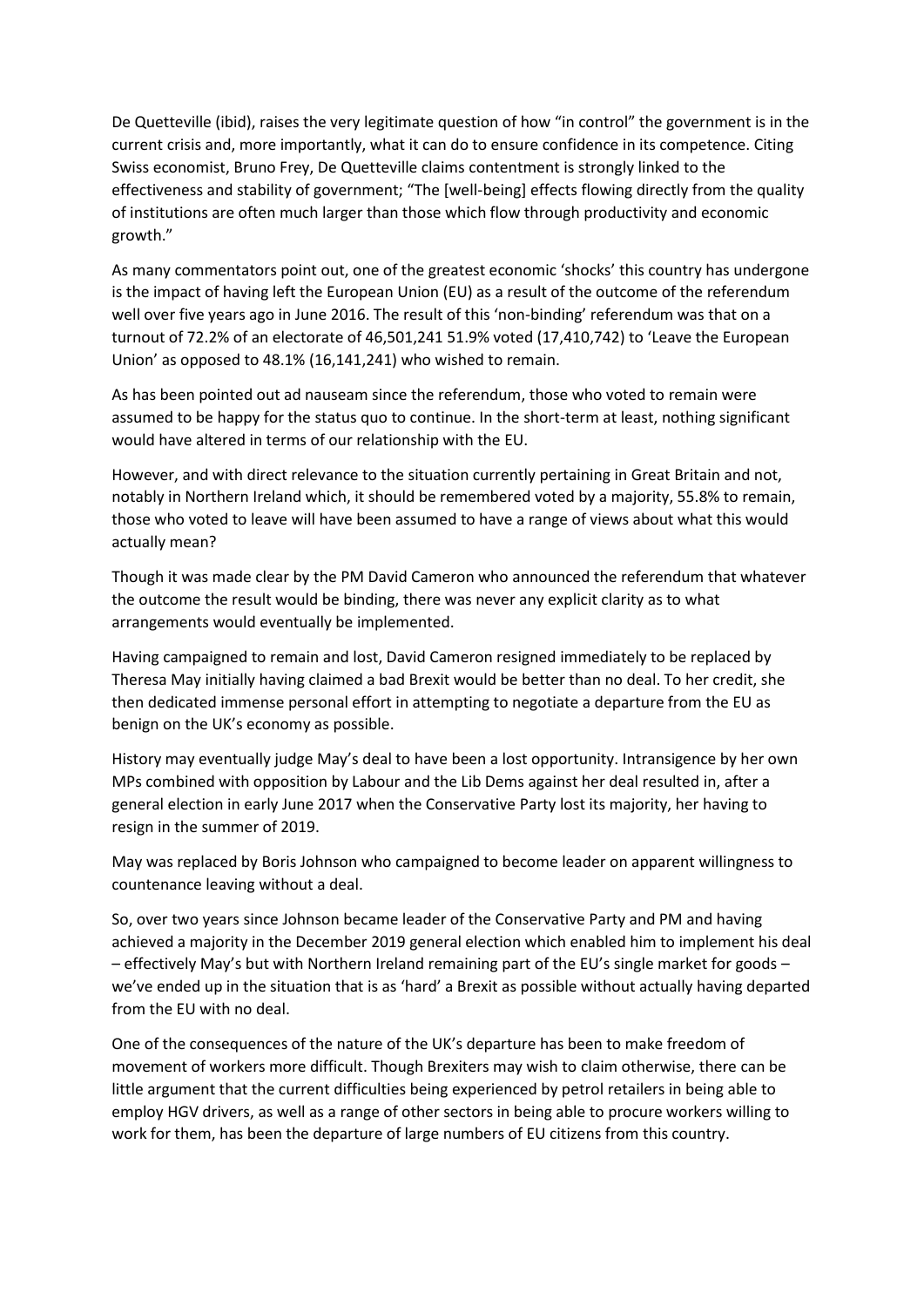A useful analysis is provided by Jeremy Warner, assistant editor of the Telegraph in which he asserts the "humiliating mess" we find ourselves in has been self-imposed and due to the "incompetent failure [by the government] to prepare for the inevitable dislocations Brexit would cause" (2021). As Warner argues, Britain has deprived itself of the "safety valve" of being able to draw upon a ready supply of "cheap migrant labour" that enabled "big retailers to drive down the cost of distribution to extraordinarily low levels, and thereby helped deliver the low consumer prices that voters demand."

To be fair, Warner, as a senior journalist for a paper which supported the UK's departure from the EU and was happy to see a former employee, Boris Johnson, become PM, agreed with the perception that cutting off the supply of labour from the EU would result in higher wages and productivity for native workers.

Warner is not alone in being concerned that what we're starting to see, vastly increased wages for some workers in sectors experiencing problems, will result in inflation that will cause higher wage claims thereby creating a vicious circle affecting us all.

In the meantime, though the queues at petrol forecourts show signs of easing (Sheppard, Dempsey and Barnes, 2021), attention will continue to focus on how the problem of labour shortages can be solved.

Many, including bosses at UK haulage firms, believe that emergency measure allowing temporary visas for EU workers such as HGV drivers and those to work in food processing, will not be sufficient (Henley, Savage and Tapper, 2021). Moreover, only allowing this scheme to operate until Christmas Eve is considered cynical and short-term.

Little wonder Jeremy Warner states, "Nobody is coming to our rescue" and, as Olaf Scholz, leader of the Social Democrats, which won Germany's general election on Sunday, and looks likely to replace Angela Merkel as Chancellor, categorically stated in a press conference on Monday his view that the shortage of truck driver in the UK is a direct consequence of Brexit and low wages offered (Stone, 2021).

Intriguingly, with reference to future relationships between the UK and Germany, Scholz made plain his belief that leaving the EU under the arrangements contained in Boris Johnson's withdrawal deal was a mistake; "We worked very hard to convince the British not to leave the union. Now they decided different [sic] and I hope they will manage the problems coming from that."

Gaby Hinsliff writing the Guardian contends the shortage of HGV drivers merely tells us we need to get used to "a new era of uncertainty and unpredictability" (2021). As she explains, we're no longer going to be able to assume we can freely expect goods to be available when we want them.

Worryingly, future shortages may occur in literally any sector she suggests.

With resonance to Jeremy Warner, Sarah O'Connor, writing in The Financial Times, puts the blame on a government, she argues, left the EU under the arrangements claiming it would be possible for the UK to "have our cake and eat it". It did not, she declares, "acknowledge trade-offs [nor] plan for them."

Times Brussels correspondent Bruno Waterfield describes that though there is a shortage of HGV drivers in EU member countries, industry experts believe the flexibility the single market confers has meant there has not been the disruption to supply chains experienced in this country (2021). As is explained, 'cabotage', the ability to move freely between countries, allows operators from different countries to 'top up' capacity is an effective way to deal with shortages of drivers.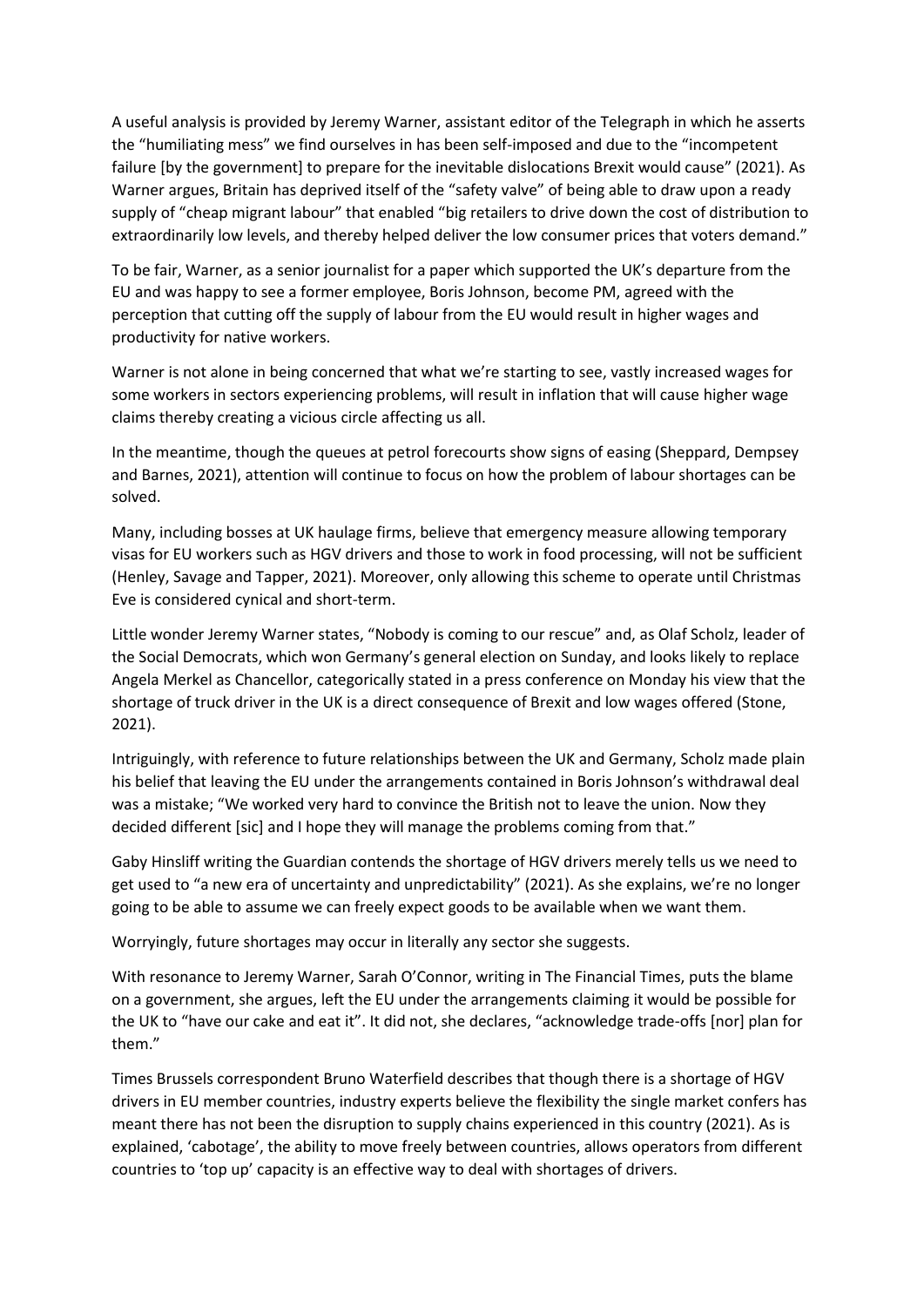O'Connor thinks we're likely to end worse off than if we'd stayed and had continued to reform the EU from within. In that regard Boris Johnson should acknowledge his culpability in causing the current crisis with shortage of workers to drive HGVs, work in agriculture and food processing, hospitality and the care and health sector.

Though we were warned this might be the outcome of leaving the EU, those making such proclamations were regarded as engaging in 'Project Fear'. Indeed, Brexiters will claim that such any pain we experience will be worth it to achieve the transition from a low wage, low productivity economy they argue we became as a result of membership of the EU and ability of firms to undercut the wages of British workers.

It's likely that things could get worse, much worse, in coming months. Indeed, getting used to dealing with 'black swan' events could, it seems become a feature of post-Brexit Britain.

Boris Johnson, telling us, for the second year running, he intends to "save Christmas" may be regarded as facile and merely engaging in posturing. As is well known, political parties which appear unable to be in control of events, especially when living standards decline, which when inflationary pressures erode spending power, tend to be punished at elections.

Given Johnson's reputedly considering calling a general election next year, he will undoubtedly be aware of this. Perhaps he should consider some leadership in dealing with the current crises and how their reoccurrence might be avoided.

*Dr. Steven McCabe is co-editor of Exploring the Green Economy, Issues, Challenge and Benefits published by Bite-Sized Books (ISBN-13 979-8532032347) and is currently working on companion text, Green Manufacturing, What this involves and how to achieve success, which is due to be published to coincide with the Cop26 climate conference in Glasgow. He's also working on a text examining how to solve Britain's house price problem. His chapter 'Al Promised You a Miracle – Life Under 'Greased Piglet' Johnson', is included in Populism and the Media, published by Abramis Academic in June.*

## **References**

De Quetteville (2021), 'The psychology of panic buying: How the pandemic has rewritten the rules of 'rational' behaviour', Telegraph, 28th

September, [https://www.telegraph.co.uk/news/2021/09/27/pandemic-has-rewritten-rules-rational](https://www.telegraph.co.uk/news/2021/09/27/pandemic-has-rewritten-rules-rational-behaviour/)[behaviour/,](https://www.telegraph.co.uk/news/2021/09/27/pandemic-has-rewritten-rules-rational-behaviour/) accessed 28th September

Henley, J., Savage, M. and Tapper, J. (2021), 'Emergency visas won't tempt European lorry drivers to UK, say haulage chiefs', Guardian, 25th

September, [https://www.theguardian.com/business/2021/sep/25/european-lorry-drivers-will-not](https://www.theguardian.com/business/2021/sep/25/european-lorry-drivers-will-not-want-to-come-to-uk-warn-haulage-chiefs)[want-to-come-to-uk-warn-haulage-chiefs,](https://www.theguardian.com/business/2021/sep/25/european-lorry-drivers-will-not-want-to-come-to-uk-warn-haulage-chiefs) accessed 28th September

Hinsliff, G. (2021), 'The UK's petrol crisis is just a taste of a more jittery, uncertain future', Guardian, 27th September, [https://www.theguardian.com/commentisfree/2021/sep/27/petrol-crisis-british](https://www.theguardian.com/commentisfree/2021/sep/27/petrol-crisis-british-economy-covid-brexit)[economy-covid-brexit,](https://www.theguardian.com/commentisfree/2021/sep/27/petrol-crisis-british-economy-covid-brexit) accessed 28th September

Johnston, N. and Reynolds, J. (2021), Times, 'Fuel crisis: Panic buying pushes prices to highest level for eight years', 28th September, [https://www.thetimes.co.uk/article/fuel-crisis-panic-buying](https://www.thetimes.co.uk/article/fuel-crisis-panic-buying-pushes-prices-to-highest-level-for-eight-years-ls2rwwxx7)[pushes-prices-to-highest-level-for-eight-years-ls2rwwxx7,](https://www.thetimes.co.uk/article/fuel-crisis-panic-buying-pushes-prices-to-highest-level-for-eight-years-ls2rwwxx7) accessed 28th September

Nuki, P., Rigby, J., Newey, S., Gulland, A. and Nicholls, D. (2021), 'Apocalypse now? Britain's race against time to fight off multiple 'Black Swan' events', Telegraph, 25th